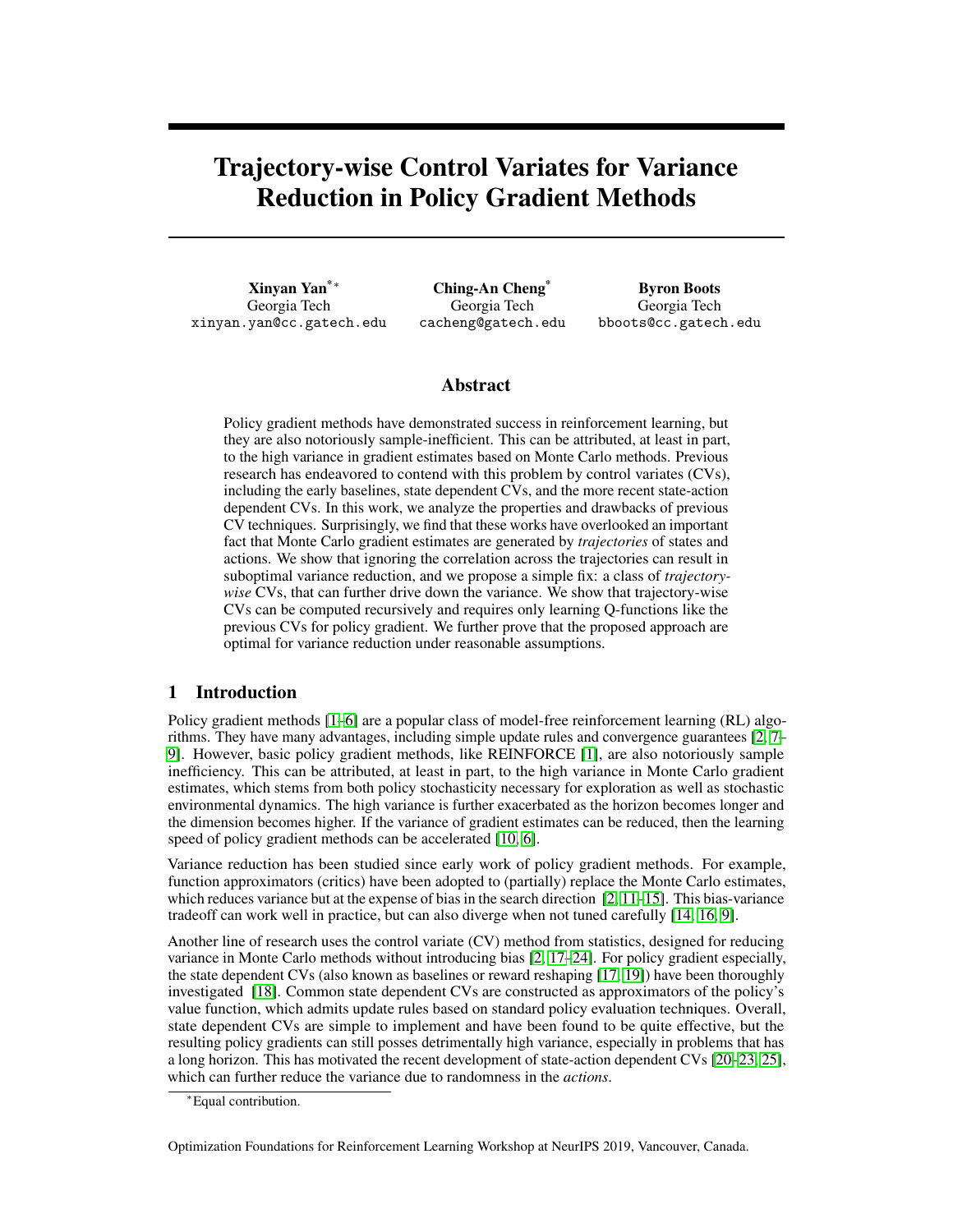Considering the decades-long development of CV methods, one might wonder if there is a need for new policy gradient CV techniques. In this paper, we argue that the past development of CVs for policy gradients has overlooked an important fact that the Monte Carlo gradient estimates are generated by rolling out a policy and collecting statistics along a *trajectory* of states and actions. Instead the focus has been on sampling *pairs* of states and actions, ignoring the correlation between states and actions *across* time steps. Recently [\[23\]](#page-7-3) empirically analyzed the variance of instantaneous state-action pairs and compared this to the variance correlations across time steps in multiple simulated robot locomotion tasks. They found that the variance due to long-term trajectories is often larger than the variance due to instantaneous state-action pairs, implying a potential room for improvement.

In this paper, we theoretically analyze the properties of previous CVs, and show that indeed the variance due to long-term trajectories has non-negligible effects. Motivated by this observation, we propose a family of trajectory-wise CVs, called TrajCV, which augment existing CVs with extra terms to *additionally* cancel this long-term variance. We show that TrajCV is particularly effective when the transition dynamics, despite unknown, is close to deterministic. Like existing CVs, TrajCV requires only knowledge of state-action value function (i.e. Q-function) approximates, and can be computed recursively. Furthermore, we prove that TrajCV is optimal for variance reduction under reasonable assumptions. These theoretical insights are validated in simulation (Appendix A).

Upon finishing this work we discovered a recent technical report [\[24\]](#page-7-0) that is motivated similarly and details exactly the equation [\(11\)](#page-5-0) that TrajCV uses. Their empirical results on simulated LQG tasks are encouraging too: TrajCV demonstrated superior performance compared with previous state and state-action dependent CVs. By contrast, we derive TrajCV following a completely different route, which brings extra insight into the previous deficiency and suggests natural ways for improvement. In addition, we analyze other potential trajectory-wise CVs and prove the proposed idea is optimal.

## 2 Problem Setup and Background

We consider *episodic* policy optimization in a finite-horizon Markov Decision Process (MDP) [\[26,](#page-7-5) [27\]](#page-7-6) with horizon h, state space S, action space A, instantaneous cost function  $c : S \times A \to \mathbb{R}$ , initial state distribution  $p_{\text{init}}$ , and dynamics  $\mathcal{P}^2$  $\mathcal{P}^2$  Given a parameterized *stochastic* policy class  $\Pi$  the goal is to search for a policy in Π that achieves low accumulated costs averaged over trajectories

<span id="page-1-1"></span> $J(\pi) := \mathbf{E}[\sum_{t=1}^{h} C_t], \text{ where } C_t := c(S_t, A_t), S_1 \sim p_{\text{init}}, A_t \sim \pi_{S_t}, S_{t+1} \sim \mathcal{P}_{S_t, A_t}$  (1) where  $\mathcal{P}_{s,a}$  denotes the distribution of the next state after applying action  $a \in \mathcal{A}$  at state  $s \in \mathcal{S}$ , and  $\pi_s$  denotes the distribution of action at state  $s \in S$ . Note that  $S_t$  and  $A_t$  are the sampled state and action at step  $t$ . For simplicity of writing, we embed the time information into the definition of state, e.g.,  $c(S_t, A_t)$  can represent non-stationary functions. The randomness in [\(1\)](#page-1-1) consists of the randomness in the start state, policy, and dynamics. In this work, we focus on the case where the dynamics  $P$  and the start state distribution  $p_{init}$  are unknown, but the instantaneous cost c is known.

We use uppercases to denote random variables, such as  $S_t$  and  $A_t$ , with the exception of J. We will use subscript  $_{i..j}$  to denote the set of random variables, i.e.  $X_{1..5} = \{X_1, \ldots, X_5\}$ , and  $_{i:j}$ to denote summation (i.e.  $C_{1:h} = \sum_{t=1}^{h} C_t$ ). As we will be frequently manipulating conditional distributions, we adopt the subscript notation below to write conditional expectation and variance. For  $\mathbf{E}_{X|Y}[f(X, Y)]$  of some function f, X denotes the random variable where the expectation is defined and Y denotes the conditioned one. Furthermore, for  $f(X_{1..N}, Y)$ , we use  $\mathbf{E}_{|Y}[f(X_{1..N}, Y)]$  as a shorthand to denote taking the expectation over all other random variables (i.e.  $X_{1..N}$ ) conditioned on  $Y$ . This subscript notation also applies to variance, which is denoted as  $Var$ .

## 2.1 Policy Gradient Methods: Pros and Cons

The goal of this paper is to improve policy gradient methods [\[1,](#page-6-0) [7,](#page-6-3) [2–](#page-6-2)[4,](#page-6-12) [13,](#page-6-13) [5,](#page-6-14) [6\]](#page-6-1). These algorithms treat minimizing [\(1\)](#page-1-1) as a first-order stochastic non-convex optimization problem, where noisy, unbiased gradient estimates of  $J$  in [\(1\)](#page-1-1) are used to inform policy search. The basic idea is to apply the likelihood-ratio method to derive the gradient of [\(1\)](#page-1-1). Let us define  $N_t := \nabla \log \pi_{S_t}(A_t)$ , where  $\nabla$  is the derivative with respect to the policy parameters, and define  $q^{\pi}$  as the Q-function of  $\pi$ ; that is,  $q^{\pi}(S_t, A_t) = \mathbf{E}[C_{t:h}]$  where the expectation is generated by taking  $A_t$  at  $S_t$  and then  $\pi$  afterwards. Define  $G := G_{1:h}$  and  $G_t := N_t C_{t:h}$ . Then it follows [\[1\]](#page-6-0)

<span id="page-1-2"></span>
$$
\nabla J(\pi) = \mathbf{E}[\sum_{t=1}^{h} N_t q^{\pi}(S_t, A_t)] = \mathbf{E}[G],
$$
\n(2)

<span id="page-1-0"></span><sup>2</sup>We use one-based indexing throughout the manuscript.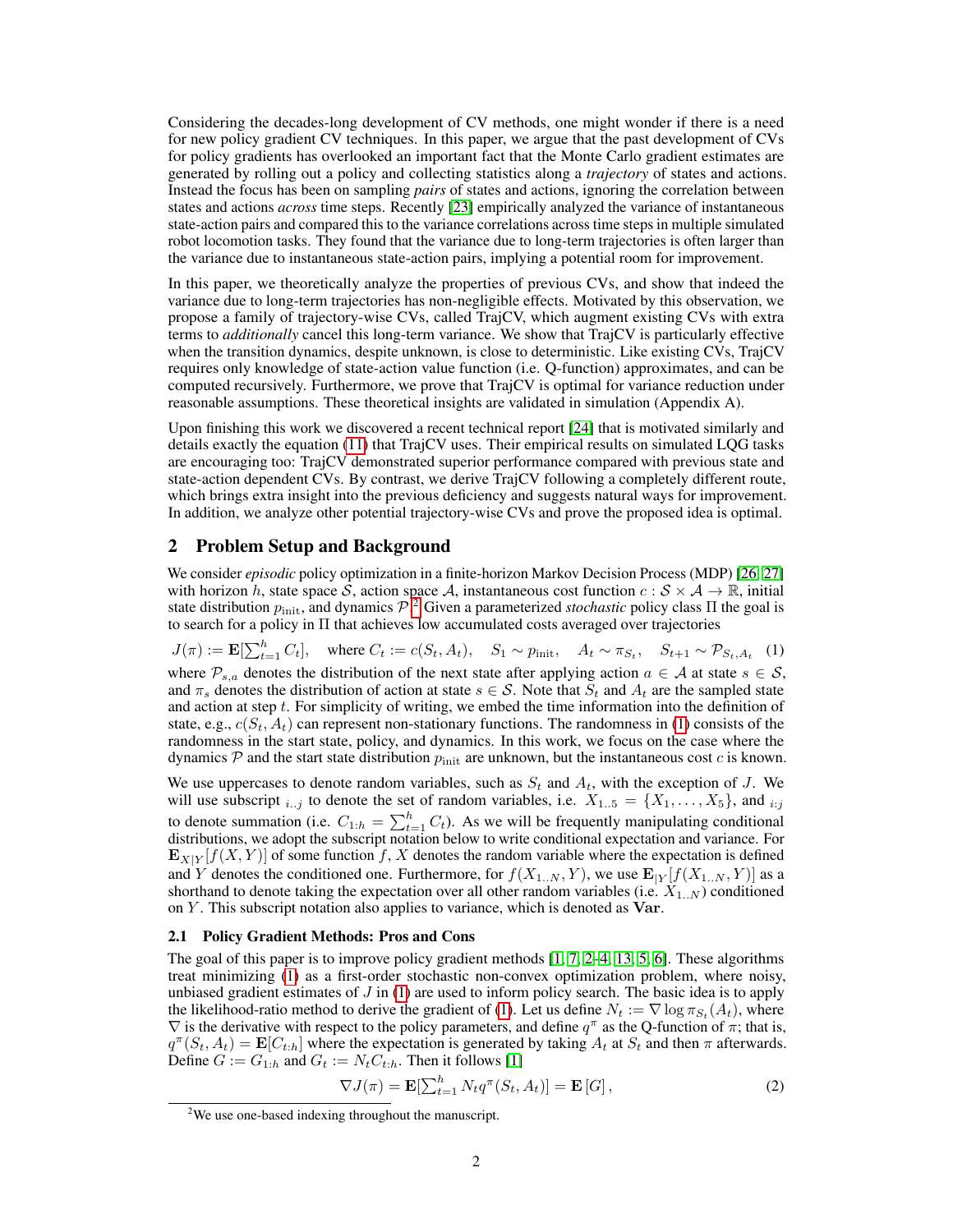where the second equality is due to  $q^{\pi}(S_t, A_t) := \mathbf{E}[C_{t:h}]$ . Eq. [\(2\)](#page-1-2) is an expectation over trajectories generated by running  $\pi$ , so we can treat the random vector G as an unbiased estimate of  $\nabla J(\pi)$ , which can be computed by executing the policy  $\pi$  starting from initial distribution and then recording the statistics  $G_t$ , for  $t \in \{1, \ldots, h\}$ . This technique is known as the Monte Carlo estimate.

The policy gradient methods optimize policies based on gradient estimates constructed using the idea above. While they have numerous advantages as we discussed, simply using the Monte Carlo estimate  $G$  in policy optimization (i.e. the vanilla implementation of REINFORCE) can result in poor parameter updates due to excessive variance [\[13,](#page-6-13) [14\]](#page-6-8), making learning sample-inefficient.

### 2.2 Variance Reduction and Control Variate

A powerful technique for reducing the variance in the Monte Carlo estimates is the CV method [\[28,](#page-7-7) [29\]](#page-7-8). Leveraging correlation between random estimates, the CV method has formed the backbone of many state-of-the-art stochastic optimization algorithms [\[30](#page-7-9)[–32\]](#page-7-10), in particular, practical policy gradient methods for RL  $[18]$  because of the high-variance issue of G discussed in the previous section. Below, we review the basics of the CV method as well as previous CV techniques designed for reducing the variance of G. Without loss of generality, we suppose only one trajectory is sampled from the MDP to construct the estimate of [\(2\)](#page-1-2) and study the variance of different single-sample estimates. We remind that the variance can be always further reduced, when more i.i.d. trajectories are sampled (i.e. using mini batches).

#### 2.3 The Control Variate Method

Consider the problem of estimating the expectation  $E[X]$ , where X is a (possibly multivariate) random variable. The CV method [\[28,](#page-7-7) [29\]](#page-7-8) is a technique for synthesizing unbiased estimates of  $\mathbf{E}[X]$ that potentially have lower variance than the naive sample estimate X. It works as follows: Assume that we have access to another random variable Y, called the  $CV$ , whose expectation  $\mathbf{E}[Y]$  is cheaper to estimate than  $E[X]$ . Then we can devise this new estimate by a linear combination,

<span id="page-2-5"></span><span id="page-2-0"></span>
$$
X - \Omega^{\top} (Y - \mathbf{E}[Y]), \tag{3}
$$

where  $\Omega$  is a properly-shaped matrix. Due to the linearity of expectation, the estimate in [\(3\)](#page-2-0) is unbiased. While theoretically one can compute the optimal  $\Omega$ , it requires many data. Therefore, in practice  $\Omega$  is often set as the identity matrix, which often works well when Y is positively correlated with X. The resulting estimate  $X - (Y - \mathbf{E}[Y])$  is known as the *difference estimator* [\[29\]](#page-7-8) and has variance  $Var[X - Y]$ , meaning that if Y is close to X then the variance becomes smaller.

#### <span id="page-2-3"></span>2.4 Common Control Variates for Policy Gradient Methods

The art to various CV methods lies in the design of the correlated random variable  $Y$ . The choice is often domain-dependent, based on how  $X$  is generated. When estimating the policy gradient in  $(2)$ , many structures (e.g. the Markov property) can be leveraged to design CVs, as we shall discuss. Following previous works (e.g. [\[18,](#page-6-11) [23\]](#page-7-3)) here we focus on the policy gradient component  $G_t$  of G given in  $(2)$  for simplicity of exposition.<sup>[3](#page-2-1)</sup> The most commonly used CVs for policy gradient [\[1,](#page-6-0) [17,](#page-6-10) [18\]](#page-6-11) are state-dependent functions  $\hat{v}: \mathcal{S} \to \mathbb{R}$ , which leads to the difference estimator

$$
\tilde{G}_t^s := G_t - \left( N_t \hat{V}_t - \mathbf{E}_{A_t|S_t} [N_t \hat{V}_t] \right) = G_t - N_t \hat{V}_t, \quad \text{where } \hat{V}_t := \hat{v}(S_t), \tag{4}
$$

and the expectation vanishes as  $\mathbf{E}_{A_t|S_t}[N_t\hat{V}_t] = \hat{V}_t \nabla \mathbf{E}_{A_t|S_t}[1] = 0.4$  $\mathbf{E}_{A_t|S_t}[N_t\hat{V}_t] = \hat{V}_t \nabla \mathbf{E}_{A_t|S_t}[1] = 0.4$  Recently, *state-action CVs*  $\hat{q}: \mathcal{S} \times \mathcal{A} \to \mathbb{R}$  have also been proposed [\[20–](#page-7-2)[23,](#page-7-3) [25,](#page-7-4) [33\]](#page-7-11), in an attempt to reduce more variance through CVs that better correlate with  $G_t$ . The state-action CVs yields the difference estimator

<span id="page-2-4"></span>
$$
\tilde{G}_t^{\text{sa}} := G_t - \left( N_t \hat{Q}_t - \mathbf{E}_{A_t|S_t} [N_t \hat{Q}_t] \right), \quad \text{where } \hat{Q}_t := \hat{q}(S_t, A_t). \tag{5}
$$

Usually  $\hat{v}$  and  $\hat{q}$  are constructed as function approximators of the value function  $v^{\pi}$  and the Q-function  $q^{\pi}$  of the current policy  $\pi$ , respectively, and learned by policy evaluation, e.g., variants of TD( $\lambda$ ) [\[34\]](#page-7-12), during policy optimization. Therefore, these methods can also be viewed as unbiased actor-critic approaches. In practice, it has been observed that these CVs indeed accelerate policy optimization, especially in simulated robot control tasks [\[20,](#page-7-2) [21,](#page-7-13) [23,](#page-7-3) [25,](#page-7-4) [33\]](#page-7-11).

<span id="page-2-1"></span><sup>&</sup>lt;sup>3</sup> The variance of G can be bounded by the variance of  $G_t$  (Appendix B.3). Tighter bounds can be derived when assumptions on the MDP is made, e.g., faster mixing rate [\[18\]](#page-6-11).

<span id="page-2-2"></span><sup>&</sup>lt;sup>4</sup> State dependent functions naturally include non-stationary constant baselines in our notation.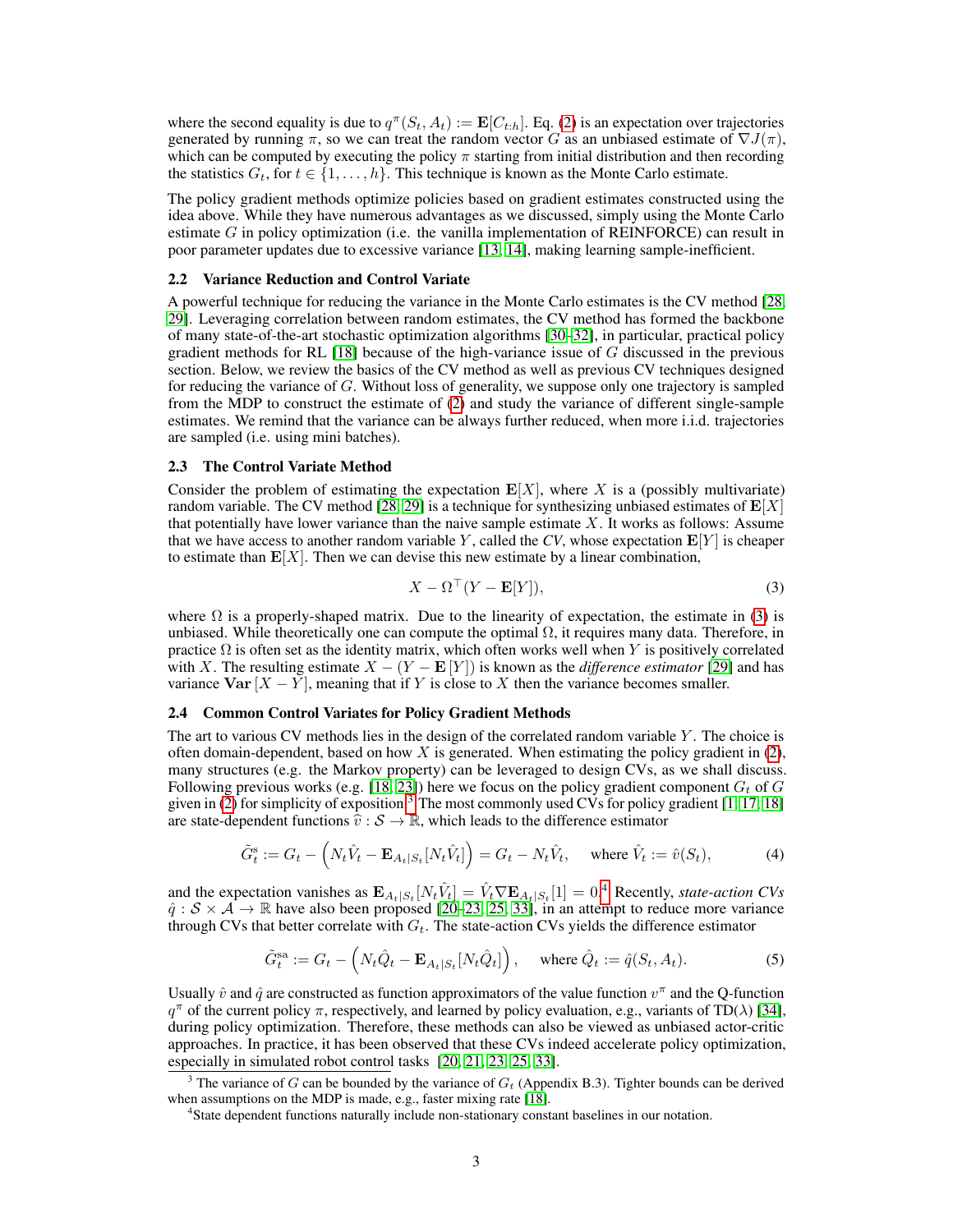## 3 Why We Need New Control Variates

Given the decades-long development of CVs for policy gradient reviewed above, one might wonder if there is a need for new policy gradient CV techniques. If so, what is the additional gain we can potentially have? To answer, let us analyze the variance of policy gradient component  $G_t$  and how the CVs above reduce it. By the law of total variance,  $\text{Var}[G_t]$  can be decomposed into *three terms* 

<span id="page-3-4"></span>
$$
\text{Var}_{S_t} \mathbf{E}_{|S_t} \left[ N_t C_{t:h} \right] + \mathbf{E}_{S_t} \text{Var}_{A_t|S_t} \left[ N_t \mathbf{E}_{|S_t, A_t} \left[ C_{t:h} \right] \right] + \mathbf{E}_{S_t, A_t} \text{Var}_{|S_t, A_t} \left[ N_t C_{t:h} \right], \quad (6)
$$

where the first term is due to the randomness of policy and dynamics before getting to  $S_t$ , the second term is due to policy randomness alone at step t, i.e. selecting  $A_t$ , and the third term is due to again both the policy and the dynamics randomness in the future trajectories, i.e. after  $S_t$  and  $A_t$ .<sup>[5](#page-3-0)</sup> Let us measure the size of these three terms by their trace and define

$$
\mathbb{V}_{S_t} \coloneqq \mathbf{Tr} \left( \mathbf{Var}_{S_t} \mathbf{E}_{|S_t} \left[ N_t C_{t:h} \right] \right), \quad \mathbb{V}_{A_t|S_t} \coloneqq \mathbf{Tr} \left( \mathbf{E}_{S_t} \mathbf{Var}_{A_t|S_t} \left[ N_t \mathbf{E}_{|S_t, A_t} \left[ C_{t:h} \right] \right] \right),
$$
  

$$
\mathbb{V}_{|S_t, A_t} \coloneqq \mathbf{Tr} \left( \mathbf{E}_{S_t, A_t} \mathbf{Var}_{|S_t, A_t} \left[ N_t C_{t:h} \right] \right).
$$
 (7)

Hence,  $\text{Tr}(\text{Var}[G_t]) = \mathbb{V}_{S_t} + \mathbb{V}_{A_t|S_t} + \mathbb{V}_{|S_t,A_t}$ . The following theorem shows the size of each term when the policy is Gaussian, which is commonly the case for problems with continuous actions.

<span id="page-3-1"></span>**Theorem 3.1.** Suppose the policy  $\pi$  is Gaussian such that  $\pi_{S_t}(A_t) = \mathcal{N}(A_t | \mu_\theta(S_t), \sigma I)$ , where  $\mu_{\theta}$  is the mean function, and  $\theta$  and  $\sigma > 0$  are learnable parameters. Assume the cost function c is bounded and the Q-function  $q^{\pi}(s, a)$  is analytic in a. Then for small enough  $\sigma$ , it holds that  $\mathbb{V}_{S_t} = O(h^2), \mathbb{V}_{A_t|S_t} = O(h^2/\sigma^4), \text{ and } \mathbb{V}_{|S_t,A_t} = O(h^2/\sigma^4).$ 

Here we focus on the effects due to the problem horizon h and the policy variance  $\sigma$ . Theorem [3.1](#page-3-1) (proved in Appendix B.2) shows that, when the stochasticity in policy decreases (e.g. when it passes the initial exploration phase) the terms  $\mathbb{V}_{A_t|S_t}$  and  $\mathbb{V}_{|S_t,A_t}$  will dominate variance in policy gradients. An intuitive explanation to this effect is that, as the policy becomes more deterministic, it becomes harder to compute the derivative through zero-order feedback (i.e. accumulated costs). In particular, one can expect that  $\mathbb{V}_{|S_t,A_t|}$  is likely to be larger than  $\mathbb{V}_{A_t|S_t}$  when the variation of  $C_{t:h}$  is larger than the variation of  $q^{\pi}(S_t, A_t) := \mathbf{E}_{|S_t, A_t}[C_{t:h}]$ . <sup>[6](#page-3-2)</sup> With this insight, let us analyze  $\text{Var}[\tilde{G}_t^{\text{sa}}]$  to see why using Q-function estimates as  $CVs$  (in Section [2.4\)](#page-2-3) can reduce the variance.<sup>[7](#page-3-3)</sup> Akin to the derivation of [\(6\)](#page-3-4), one can show that  $\text{Var}[\tilde{G}_{t}^{\text{sa}}]$  can be written as

<span id="page-3-5"></span>
$$
\text{Var}_{S_t} \mathbf{E}_{|S_t}[N_t C_{t:h}] + \mathbf{E}_{S_t} \text{Var}_{A_t|S_t}[N_t(\mathbf{E}_{|S_t, A_t}[C_{t:h}] - \hat{Q}_t)] + \mathbf{E}_{S_t, A_t} \text{Var}_{|S_t, A_t}[N_t C_{t:h}].
$$
 (8)

Comparing [\(6\)](#page-3-4) and [\(8\)](#page-3-5), we can see that the CVs in the literature have been focusing on reducing *the second term*  $\text{Var}_{A_t|S_t}$ . Apparently, from the decomposition [\(8\)](#page-3-5), the optimal choice of the stateaction CV  $\hat{q}$  is the Q-function of the current policy  $q^{\pi}$ , because  $q^{\pi}(S_t, A_t) := \mathbf{E}_{|S_t, A_t}[C_{t:h}]$ , which explains why  $\hat{q}$  can be constructed by policy evaluation. When  $\hat{q} = q^{\pi}$ , the effect of  $\text{Var}_{A_t|S_t}$ can be completely removed. In practice,  $\hat{q}$  is never perfect (let alone the state-dependent version); nonetheless, improvement in learning speed has been consistently reported.

However, Theorem [3.1](#page-3-1) suggests that  $Var_{|S_t, A_t}$  is a similar same size as  $Var_{A_t|S_t}$ , implying that even when we completely remove the second term  $\text{Var}_{A_t|S_t}$ , the variance of the gradient estimate can still be significant. Indeed, recently [\[23\]](#page-7-3) empirically analyzed the three variance components in [\(8\)](#page-3-5) in LQG and simulated robot locomotion tasks. They found that the third term  $\text{Var}_{|S_t, A_t}$  is sometimes close to the second term  $\text{Var}_{A_t|S_t}$ , and both of them are several orders of magnitude larger than the first term  $Var_{S_t}$ . Our Theorem [3.1](#page-3-1) supports their finding and implies that there is a potential for improvement by reducing  $Var_{|S_t, A_t}$ . We discuss exactly how to do this next.

## 4 Trajectory-wise Control Variates

We propose a new family of trajectory-wise CVs, called TrajCV, that improves upon existing state or state-action CV techniques by tackling *additionally*  $Var_{|S_t, A_t}$ , the variance due to randomness in trajectory after step  $t$ . While this idea sounds intuitively pleasing, a technical challenge immediately

<span id="page-3-2"></span><span id="page-3-0"></span><sup>&</sup>lt;sup>5</sup>The law of total variance:  $\text{Var}[f(X, Y)] = \mathbf{E}_X \text{Var}_{Y|X}[f(X, Y)] + \text{Var}_X \mathbf{E}_{Y|X}[f(X, Y)]$  [\[35\]](#page-7-14).

<sup>&</sup>lt;sup>6</sup>The empirical size of the three terms on the simulated CartPole task in different policy optimization stages can be found in Appendix A.

<span id="page-3-3"></span><sup>&</sup>lt;sup>7</sup>Discussion on  $\textbf{Var}[\tilde{G}_t^s]$  is omitted in that  $\tilde{G}_t^s$  is subsumed by  $\tilde{G}_t^{\text{sa}}$ .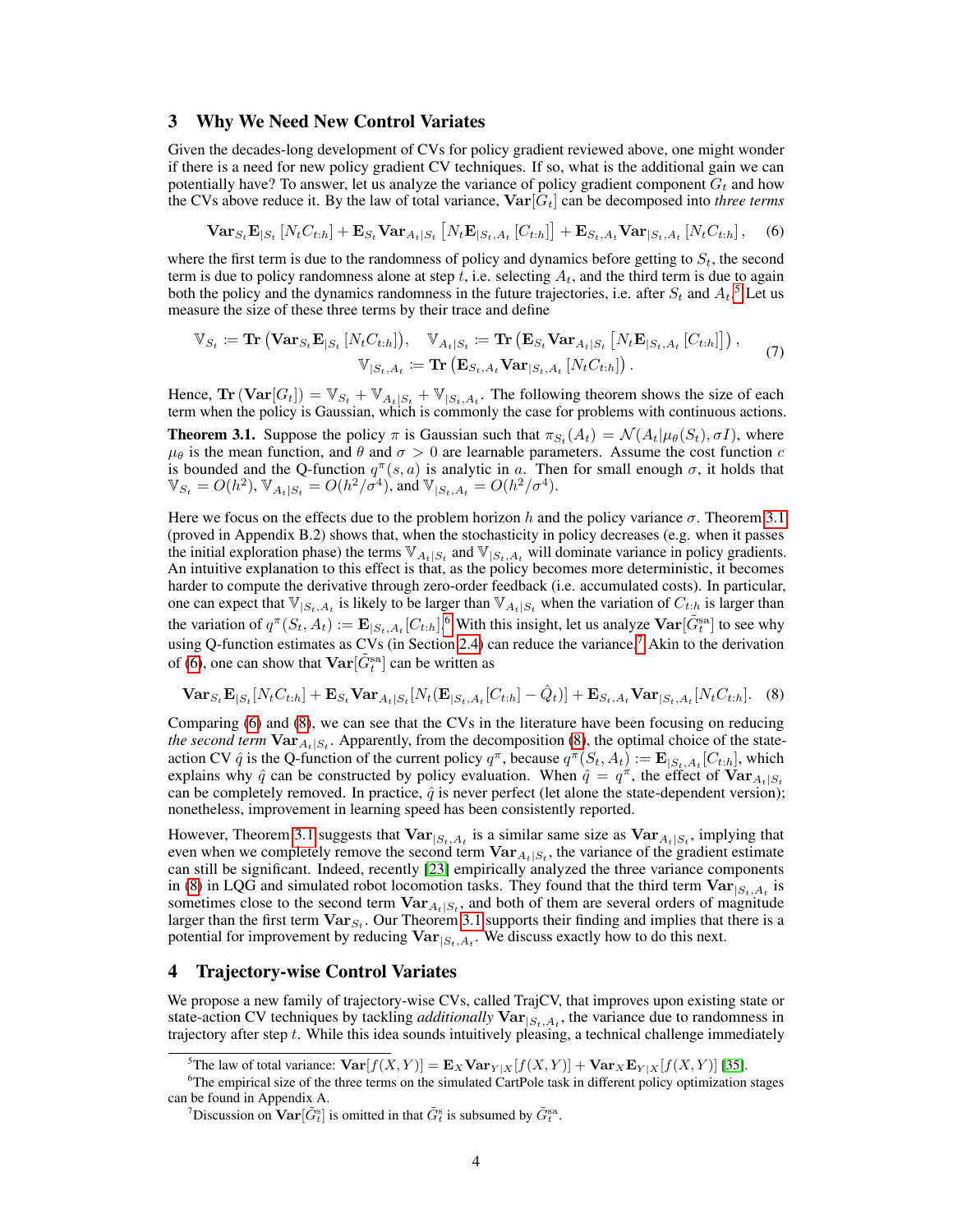arises. Recall in designing CVs, we need to know the expectation of the proposed CV function over the randomness that we wish to reduce (see [\(3\)](#page-2-0)). In this case, suppose we propose a CV  $g(S_{t..h}, A_{t..h})$ , we would need to know its conditional expectation  $\mathbf{E}_{|S_t,A_t}[g(S_{t..h}, A_{t..h})]$ . This need makes reducing  $\textbf{Var}_{|S_t, A_t}$  fundamentally different from reducing  $\textbf{Var}_{A_t|S_t}$ , the latter of which has been the main focus in the literature: Because the dynamics  $\mathcal P$  is unknown, we do not have access to the distribution of trajectories after step t and therefore cannot compute  $\mathbf{E}_{|S_t,A_t}$ ; by contrast, reducing  $\textbf{Var}_{A_t|S_t}$  only requires knowing the policy  $\pi$ .

At first glance this seems like an impossible quest. But we will show that by a clever divide-andconquer trick, an unbiased CV can actually be devised to reduce the variance  $Var_{|S_t, A_t}$ . The main idea is to *1*) decompose  $Var_{|S_t, A_t}$  through repeatedly invoking the law of total variance and then 2) attack the terms that are *amenable* to reduction using CVs. As expected, the future variance cannot be completely reduced, because of the unknown dynamics. But we should be able to reduce the randomness due to known distributions, namely, the future uses of policy  $\pi$ .

#### <span id="page-4-0"></span>4.1 A Divide-and-Conquer Strategy

Before giving the details, let us first elucidate our idea using a toy problem. Consider estimating  $\mathbf{E}[f(X_{1..5})]$ , the expectation of a function f of 5 random variables. We can apply the law of total variance repeatedly, in the order indicated by the subscript, and decompose the variance into

$$
\mathbf{Var}\left[f(X_{1..5})\right] = \sum_{k=1}^{5} \mathbf{E}_{X_{1..k-1}} \mathbf{Var}_{X_k|X_{1..k-1}} \mathbf{E}_{X_{k+1..n}|X_{1..k}}[f(X_{1..5})] \tag{9}
$$

For example, suppose we wish to reduce  $\text{Var}_{X_3|X_{1,2}}$  we simply need to consider a CV in the form  $g(X_{1..3})$ , which does not depends on random variables with larger indices. With the difference estimator  $f(X_{1..5}) - g(X_{1..3}) + \mathbf{E}_{X_3|X_{1..2}}[g(X_{1..3})]$ , the variance  $\mathbf{Var}_{X_3|X_{1..2}}$  changes into  $\mathbf{E}_{X_{1..2}} \mathbf{Var}_{X_3|X_{1..2}}[\mathbf{E}_{X_{4..5}|X_{1..3}}[f(X_{1..5})] - g(X_{1..3})]$ . Apparently when g is optimally chosen as  $g^*(X_{1..3}) := \mathbf{E}_{X_{4..5}|X_{1..3}}[f(X_{1..5})]$ , this term vanishes.

Fact 1 A key property of designing CVs by the recursive decomposition above is that the inclusion of the extra term, e.g.  $g(X_{1..3}) - \mathbf{E}_{X_3|X_{1..2}}[g(X_{1..3})]$ , in the difference estimator only affects a single component  $\text{Var}_{X_3|X_{1..2}}$  in the total variance, *without influencing the other terms*. This separation property hence allows for a divide-and-conquer strategy: we can design CVs for each term separately and then combine them; the reduction on each term will add up and reduce the total variance.

Fact 2 There is still one missing piece before we can adopt the above idea to design CVs for estimating policy gradients: the ordering of random variables. In the example above, we need to know  $\mathbf{E}_{X_3|X_{1..2}}[g(X_{1..3})]$  to compute the difference estimator. Namely, it implicitly assumes the knowledge about  $p(X_3|X_{1..2})$ , which may or may not be accessible. Suppose  $p(X_3|X_{1..2})$  is not available but  $p(X_3|X_{4..5})$  is. We can consider instead using the law of total variance in a different order, e.g.  $X_4 \to X_5 \to X_3 \to X_1 \to X_2$ , and utilize the information  $p(X_3|X_{4..5})$  to construct a difference estimator to reduce  $\text{Var}_{X_3|X_{4..5}}$ . Therefore, the design of CVs hinges also on the information available. Recall that we only know about the policy but not the dynamics in RL.

#### 4.2 Design of TrajCV

We present TrajCVs for policy gradient below. For transparency, again let us focus on the component  $G_t$ , which is a function of  $S_{t_h,h}$  and  $A_{t_h,h}$ . Given the information of known random variables (i.e. the policy) and the Markovian structure, a natural ordering for applying law of total variance is

<span id="page-4-1"></span>
$$
S_t \to A_t \to S_{t+1} \to A_{t+1} \to \cdots \to S_h \to A_h. \tag{10}
$$

Suppose now we want to reduce  $\text{Var}_{A_k|S_{t..k},A_{t..k-1}}$  for some  $k > t$ . Based on Section [4.1,](#page-4-0) we may consider a CV in the form  $g_k(S_{t..k}, A_{t..k})$ , whose the optimal choice is  $g_k^*(S_{t..k}, A_{t..k}) =$  $\mathbf{E}_{|S_{t..k},A_{t..k}}\left[N_tC_{t:h}\right] = N_t\left(C_{t:k-1} + \mathbf{E}_{|S_{t..k},A_{t..k}}[C_{k:h}]\right) = N_t\left(C_{t:k-1} + q^{\pi}(S_k, A_k)\right)$ , where the last equality is due to the Markovian structure and the definition of  $q^{\pi}$ . This suggests practically we can use  $g_k(S_{t_k}, A_{t_k}) := N_t(C_{t:k-1} + \hat{Q}_k)$ , where  $\hat{Q}_k := \hat{q}(S_k, A_k)$  and  $\hat{q} \approx q^{\pi}$  as was in [\(5\)](#page-2-4). In other words, we showed that finding the optimal CV for reducing variance in policy gradient can be reduced to learning the Q-function; this enables us to take advantage of existing policy evaluation algorithms. Now we combine  $\{g_k(S_{t..k}, A_{t..k})\}_{k=t+1}^h$  to build the CV for  $G_t$ . Because from Section [4.1](#page-4-0) these terms do not interfere with each other, we can simply add them together into  $\sum_{k=t+1}^{h} g_k(S_{t..k}, A_{t..k})$ , augmenting the state-action CV (or its special cases like state-depenent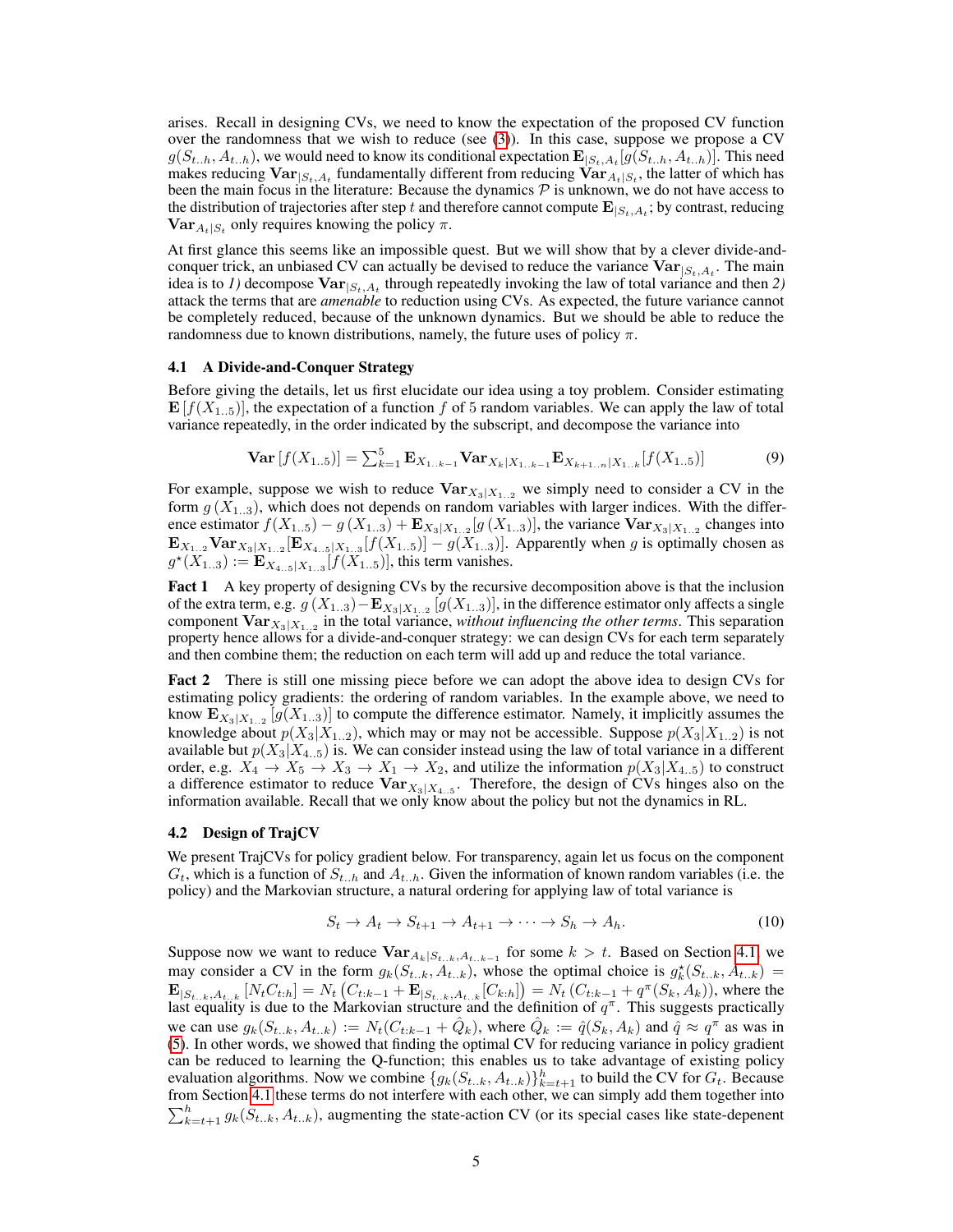CV), as the TrajCV. Equivalently, we have derived a difference estimator:

<span id="page-5-0"></span>
$$
\tilde{G}_t^{\text{traj}} := \tilde{G}_t^{\text{sa}} - N_t \sum_{k=t+1}^h \left( g_k(S_{t..k}, A_{t..k}) - \mathbf{E}_{A_k|S_k} [g_k(S_{k..h}, A_{k..h})] \right)
$$
  
=  $\tilde{G}_t^{\text{sa}} - N_t \sum_{k=t+1}^h (\hat{Q}_k - \mathbf{E}_{A_k|S_k} [\hat{Q}_k])$  (11)

Comparing TrajCV in [\(11\)](#page-5-0) and state-action CV in [\(4\)](#page-2-5), we see that the TrajCV has additional terms  $N_t(\tilde{Q}_k - \mathbf{E}_{A_k|S_k}[\hat{Q}_k])$ , for  $t < k \leq h$ , which can be viewed as multiplying  $N_t$  with estimates of future advantage functions. <sup>[8](#page-5-1)</sup> Appealing to law of total variance,  $\textbf{Var}[\tilde{G}_t^{\text{traj}}]$  can be decomposed into

$$
\mathbf{Var}_{S_t} \mathbf{E}_{|S_t} [N_t C_{t:h}] + \mathbf{E}_{S_t} \mathbf{Var}_{A_t|S_t} [N_t (\mathbf{E}_{|S_t, A_t} [C_{t:h}] - \hat{Q}_t)] +
$$
\n
$$
\sum_{k=t}^{h} \mathbf{E}_{S_k, A_k} \mathbf{Var}_{S_{k+1}|S_k, A_k} [N_t \mathbf{E}_{|S_{k+1}} [C_{k:h}] ] + \sum_{k=t}^{h} \mathbf{E}_{S_{k+1}} \mathbf{Var}_{A_{k+1}|S_{k+1}} [N_t (\mathbf{E}_{|S_{k+1}, A_{k+1}} [C_{k:h}] - \hat{Q}_{k+1})]
$$
\n(12)

where we further decompose the effect of  $Var_{|S_t, A_t}$  in the second line into the randomness in dynamics and actions, respectively. Therefore, suppose the underlying dynamics is deterministic (i.e.  $\text{Var}_{S_{k+1}|S_k,A_k}$  vanishes), and  $\hat{q} = q^{\pi}$ , then using TrajCV [\(11\)](#page-5-0) would completely remove  $\text{Var}_{A_t|S_t}$ and  $\text{Var}_{|S_t, A_t}$ , the latter of which previous CVs [\(4\)](#page-2-5) and [\(5\)](#page-2-4) cannot affect. Note that in implementation of TrajCV for  $G_{1:h}$ , we only need to compute quantities  $\hat{Q}_t$ ,  $\mathbf{E}_{A_t|S_t}[\hat{Q}_t]$  and  $\nabla \mathbf{E}_{A_t|S_t}[\hat{Q}_t]$  along a trajectory (done in  $O(h)$  time) and they can be used to compute  $\{\tilde{G}_t^{\text{traj}}\}_{t=1}^h (11).^9$  $\{\tilde{G}_t^{\text{traj}}\}_{t=1}^h (11).^9$  $\{\tilde{G}_t^{\text{traj}}\}_{t=1}^h (11).^9$  $\{\tilde{G}_t^{\text{traj}}\}_{t=1}^h (11).^9$ 

## <span id="page-5-4"></span>4.3 The Natural Ordering in [\(10\)](#page-4-1) is Optimal

Recall in Section [4.1](#page-4-0) we mentioned that the admissible ordering of random variables used in invoking the law of total variance depends on the information available. Here we show that the chosen ordering [\(10\)](#page-4-1) is indeed the best ordering to adopt, as we only know the policy, not the dynamics.

We compare [\(10\)](#page-4-1) against potential orderings constructed by reparameterizing the policy such that its randomness in action becomes *independent of the input state*. We suppose the policy  $\pi \in \Pi$  can be reparameterized by a function  $\omega : \mathcal{S} \times \mathcal{R} \to \mathcal{A}$  and a distribution  $p_R$ , so that for all  $s \in \mathcal{S}, \omega(s, R)$ and  $\pi_s$  are equal. Reparameterization makes designing a larger family of TrajCVs possible. When applying the law of total variance, the ordering the random variables now can have many possibilities. One might ask, given all possible orderings of random variables, which ordering we should pick to design the CV. Interestingly, to this question, the most natural one and the optimal one coincide. The proof is deferred to Appendix B.

<span id="page-5-3"></span>**Theorem 4.1.** Suppose that policy specified by  $\omega$  and  $p_R$  is known, but the dynamics d is unknown. Assume the optimal CV of a given ordering of random variables  $S_{t..h}$  and  $R_{t..h}$  can be obtained. The the optimal ordering that minimizes the residue variance is the natural ordering [\(10\)](#page-4-1) .

Theorem [4.1](#page-5-3) tells us that if the optimal CVs are attainable (i.e. we can estimate the Q-function exactly), then the natural ordering is optimal. However, in practice, the CVs are almost always suboptimal due to error in estimation. If the dynamics is relatively accurate and the computing resources for simulation are abundant, then although the residue is higher, the ordering that orders all actions before states except  $S_t$  could actually be superior. Therefore, the ordering of random variables based on the relative accuracy of different estimates is an interesting practical question to pursue in future work.

## 5 Conclusion

We provide theoretical insights into the importance of considering long-term effects in designing CVs for estimating policy gradient, especially for problems with a long horizon. The fix turns out to be quite simple: just padding additional terms (cf. [\(11\)](#page-5-0)) onto the existing CVs, which can be done using Q-function approximators used in existing CVs without requiring new information. Interestingly we prove this simple idea is actually optimal. Preliminary experimental results supporting the findings are deferred to Appendix A. Important future work includes considering the different bias and variance trade-off discussed in Section [4.3,](#page-5-4) and learning the linear combination weights of the CVs for policy gradient components  $\{G_t\}_{t=1}^h$ .

#### Acknowledgments

This work was partially supported by NSF CAREER award 1750483.

<span id="page-5-1"></span> ${}^{8}$ For brevity, we may use CV to mean the difference estimator of that CV when there is no confusion.

<span id="page-5-2"></span><sup>&</sup>lt;sup>9</sup>Ways of approximately evaluating the expectation over actions are deferred to Appendix A.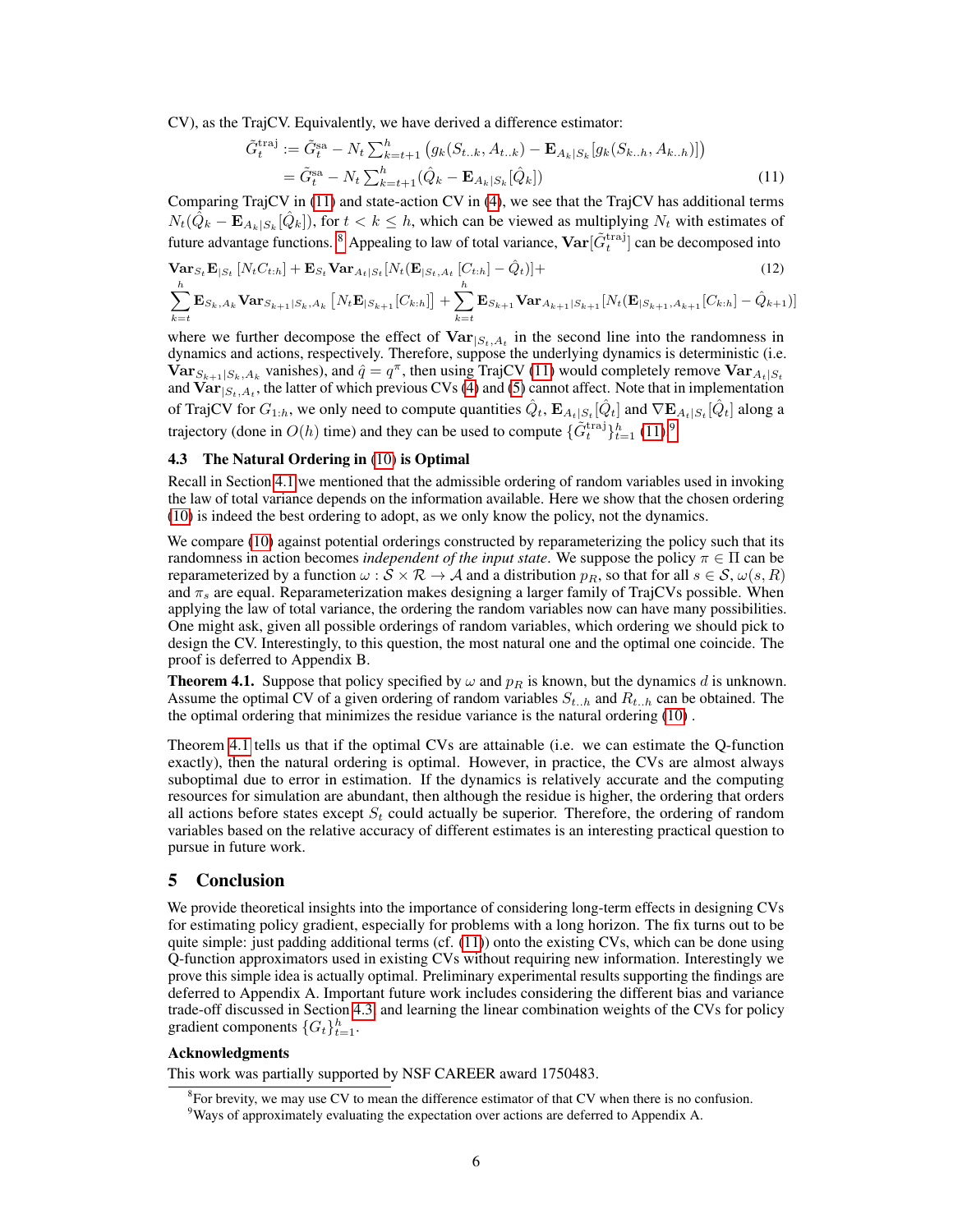# **References**

- <span id="page-6-0"></span>[1] Ronald J Williams. Simple statistical gradient-following algorithms for connectionist reinforcement learning. *Machine learning*, 8(3-4):229–256, 1992.
- <span id="page-6-2"></span>[2] Richard S Sutton, David A McAllester, Satinder P Singh, and Yishay Mansour. Policy gradient methods for reinforcement learning with function approximation. In *Advances in Neural Information Processing Systems*, pages 1057–1063, 2000.
- [3] Sham M Kakade. A natural policy gradient. In *Advances in Neural Information Processing Systems*, pages 1531–1538, 2002.
- <span id="page-6-12"></span>[4] Jan Peters and Stefan Schaal. Natural actor-critic. *Neurocomputing*, 71(7-9):1180–1190, 2008.
- <span id="page-6-14"></span>[5] John Schulman, Sergey Levine, Pieter Abbeel, Michael Jordan, and Philipp Moritz. Trust region policy optimization. In *International Conference on Machine Learning*, pages 1889–1897, 2015.
- <span id="page-6-1"></span>[6] Ching-An Cheng, Xinyan Yan, Nathan Ratliff, and Byron Boots. Predictor-corrector policy optimization. In *International Conference on Machine Learning*, 2019.
- <span id="page-6-3"></span>[7] Vijay R Konda and John N Tsitsiklis. Actor-critic algorithms. In *Advances in Neural Information Processing Systems*, pages 1008–1014, 2000.
- [8] Ching-An Cheng, Xinyan Yan, Nolan Wagener, and Byron Boots. Fast policy learning through imitation and reinforcement. In *Conference on Uncertainty in Artificial Intelligence*, 2018.
- <span id="page-6-4"></span>[9] Long Yang and Yu Zhang. Policy optimization with stochastic mirror descent. *arXiv preprint arXiv:1906.10462*, 2019.
- <span id="page-6-5"></span>[10] Saeed Ghadimi, Guanghui Lan, and Hongchao Zhang. Mini-batch stochastic approximation methods for nonconvex stochastic composite optimization. *Mathematical Programming*, 155(1- 2):267–305, 2016.
- <span id="page-6-6"></span>[11] Hajime Kimura, Shigenobu Kobayashi, et al. An analysis of actor-critic algorithms using eligibility traces: reinforcement learning with imperfect value functions. *Journal of Japanese Society for Artificial Intelligence*, 15(2):267–275, 2000.
- [12] Philip Thomas. Bias in natural actor-critic algorithms. In *International Conference on Machine Learning*, pages 441–448, 2014.
- <span id="page-6-13"></span>[13] David Silver, Guy Lever, Nicolas Heess, Thomas Degris, Daan Wierstra, and Martin Riedmiller. Deterministic policy gradient algorithms. In *International Conference on Machine Learning*, 2014.
- <span id="page-6-8"></span>[14] John Schulman, Philipp Moritz, Sergey Levine, Michael Jordan, and Pieter Abbeel. Highdimensional continuous control using generalized advantage estimation. In *International Conference on Learning Representations*, 2016.
- <span id="page-6-7"></span>[15] Wen Sun, J Andrew Bagnell, and Byron Boots. Truncated horizon policy search: Combining reinforcement learning & imitation learning. In *International Conference on Learning Representations*, 2018.
- <span id="page-6-9"></span>[16] Yonathan Efroni, Gal Dalal, Bruno Scherrer, and Shie Mannor. Beyond the one step greedy approach in reinforcement learning. In *International Conference on Machine Learning*, 2019.
- <span id="page-6-10"></span>[17] Andrew Y Ng, Daishi Harada, and Stuart Russell. Policy invariance under reward transformations: Theory and application to reward shaping. In *International Conference on Machine Learning*, volume 99, pages 278–287, 1999.
- <span id="page-6-11"></span>[18] Evan Greensmith, Peter L Bartlett, and Jonathan Baxter. Variance reduction techniques for gradient estimates in reinforcement learning. *Journal of Machine Learning Research*, 5(Nov):1471– 1530, 2004.